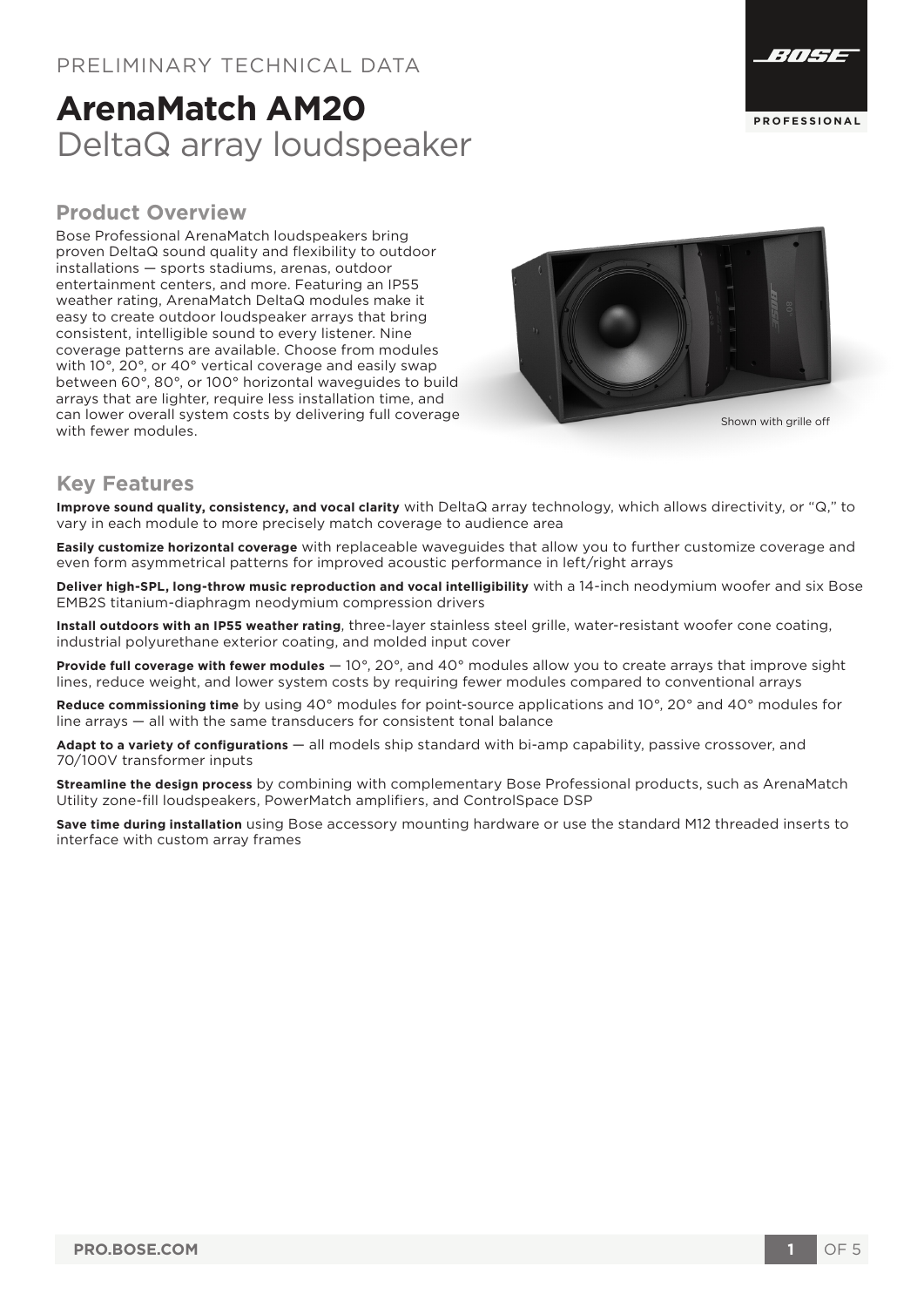#### **ArenaMatch AM20**  DeltaQ array loudspeaker

## **Technical Specifications**

| <b>Single Module Performance</b>                         |                                                                                         |           |             |                |                |        |             |                |             |           |                |  |
|----------------------------------------------------------|-----------------------------------------------------------------------------------------|-----------|-------------|----------------|----------------|--------|-------------|----------------|-------------|-----------|----------------|--|
| Frequency Response (-3 dB) <sup>1</sup>                  | 60 Hz to 16 kHz                                                                         |           |             |                |                |        |             |                |             |           |                |  |
| Frequency Range (-10 dB)                                 | 55 Hz to 18 kHz                                                                         |           |             |                |                |        |             |                |             |           |                |  |
| Nominal Coverage Pattern (H × V)                         | 60° × 20° (AM20/60) or 80° × 20° (AM20/80) or 100° × 20° (AM20/100)                     |           |             |                |                |        |             |                |             |           |                |  |
| Recommended High-pass Filter                             | 60 Hz with minimum 12 dB / octave                                                       |           |             |                |                |        |             |                |             |           |                |  |
| Crossover                                                | 950 Hz internal passive or external bi-amp (Bose ControlSpace presets)                  |           |             |                |                |        |             |                |             |           |                |  |
| 70/100V transformer tap settings                         | 70V: 100, 200, 400 W; 100V: 200, 400 W                                                  |           |             |                |                |        |             |                |             |           |                |  |
|                                                          | Bose Extended Lifecycle Test <sup>2</sup><br>AES Transducer Test <sup>3</sup>           |           |             |                |                |        |             |                |             |           |                |  |
|                                                          | LF (bi-amp)                                                                             |           | HF (bi-amp) |                | <b>Passive</b> |        | LF (bi-amp) |                | HF (bi-amp) |           | <b>Passive</b> |  |
| Power Handling, long-term continuous                     | 600 W                                                                                   |           | 150 W       |                | 750 W          |        | 750 W       |                | 200 W       |           | 900 W          |  |
| Power Handling, peak                                     | 2400 W                                                                                  |           | 600 W       |                | 3000 W         |        | 3000 W      |                | 800 W       |           | 3600 W         |  |
|                                                          | AM20/60                                                                                 |           |             |                |                |        | AM20/80     |                | AM20/100    |           |                |  |
|                                                          | LF                                                                                      | <b>HF</b> |             | <b>Passive</b> | LF.            | HF     |             | <b>Passive</b> | LF          | <b>HF</b> | <b>Passive</b> |  |
| Sensitivity (SPL / 1W @ 1 m) 4                           | 93 dB                                                                                   | 105 dB    |             | 97 dB          | 93 dB          | 104 dB |             | 96 dB          | 93 dB       | 103 dB    | 95 dB          |  |
| Calculated max. SPL $@1m$ (Bose power test) <sup>5</sup> | 121 dB                                                                                  | 127 dB    |             | 126 dB         | 121 dB         | 126 dB |             | 125 dB         | 121 dB      | 125 dB    | 124 dB         |  |
| Calculated max. SPL @ 1 m (2-hour power test)            | 122 dB                                                                                  | 128 dB    |             | 127 dB         | 122 dB         | 127 dB |             | 126 dB         | 122 dB      | 126 dB    | 125 dB         |  |
| Calculated max. SPL @ 1 m (Bose power test), peak        | 127 dB                                                                                  | 133 dB    |             | 132 dB         | 127 dB         | 132 dB |             | 131 dB         | 127 dB      | 131 dB    | 130 dB         |  |
| Calculated max. SPL $@1m$ (2-hour power test),<br>peak   | 128 dB                                                                                  | 134 dB    |             | 133 dB         | 128 dB         | 133 dB |             | 132 dB         | 128 dB      | 132 dB    | 131 dB         |  |
| <b>Transducers</b>                                       |                                                                                         |           |             |                |                |        |             |                |             |           |                |  |
| Low Frequency                                            | 1 × Bose LF14 neodymium 14-inch woofer (4-inch voice coil)                              |           |             |                |                |        |             |                |             |           |                |  |
| <b>High Frequency</b>                                    | 6 × Bose EMB2S titanium-diaphragm, neodymium compression drivers (2-inch voice<br>coil) |           |             |                |                |        |             |                |             |           |                |  |
| Nominal Impedance                                        | Passive: $8 \Omega / B$ i-amp: $8 \Omega + 8 \Omega$                                    |           |             |                |                |        |             |                |             |           |                |  |
| <b>Physical</b>                                          |                                                                                         |           |             |                |                |        |             |                |             |           |                |  |
| <b>Enclosure Material</b>                                | Exterior-grade birch plywood                                                            |           |             |                |                |        |             |                |             |           |                |  |
| Finish                                                   | Two-part polyurethane coating, black                                                    |           |             |                |                |        |             |                |             |           |                |  |
| Grille                                                   | Power-coated perforated stainless steel, acoustic foam, stainless steel mesh            |           |             |                |                |        |             |                |             |           |                |  |
| Environmental                                            | Rated for direct-exposure outdoor installations (IEC 60529: IP55)                       |           |             |                |                |        |             |                |             |           |                |  |
| Connectors                                               | Barrier strips: passive in/through, bi-amp, and 70/100V, with cover                     |           |             |                |                |        |             |                |             |           |                |  |
| Suspension/Mounting                                      | 8 × M12 threaded inserts (4 per side); 4 × M8 threaded inserts (2 per side)             |           |             |                |                |        |             |                |             |           |                |  |
| Dimensions $(H \times W \times D)$                       | $437 \times 783 \times 416$ mm (17.2 $\times$ 30.8 $\times$ 16.4 in)                    |           |             |                |                |        |             |                |             |           |                |  |
| Net Weight                                               | 36.2 kg (80 lbs)                                                                        |           |             |                |                |        |             |                |             |           |                |  |
| Shipping Weight                                          | 43.3 kg (95 lbs)                                                                        |           |             |                |                |        |             |                |             |           |                |  |
| Accessories                                              | U-bracket, array suspension kits, waveguide kits                                        |           |             |                |                |        |             |                |             |           |                |  |
| <b>Product codes</b>                                     |                                                                                         |           |             |                |                |        |             |                |             |           |                |  |
| 794042-6660                                              | ARENAMATCH AM20/80 OUTDOOR LDSPKR 80x20                                                 |           |             |                |                |        |             |                |             |           |                |  |
| 794042-3360                                              | ARENAMATCH AM20/60 OUTDOOR LDSPKR 60x20                                                 |           |             |                |                |        |             |                |             |           |                |  |
| 794042-8860                                              | ARENAMMATCH AM20/100 OUTDOOR LDSPKR 100x20                                              |           |             |                |                |        |             |                |             |           |                |  |

#### **Footnotes**

- (1) Frequency response and range measured on-axis in anechoic environment with recommended bandpass and EQ, single module.<br>(2) Bose extended-lifecycle test using pink noise filtered to meet IEC268-5, 6-dB crest factor, 500
-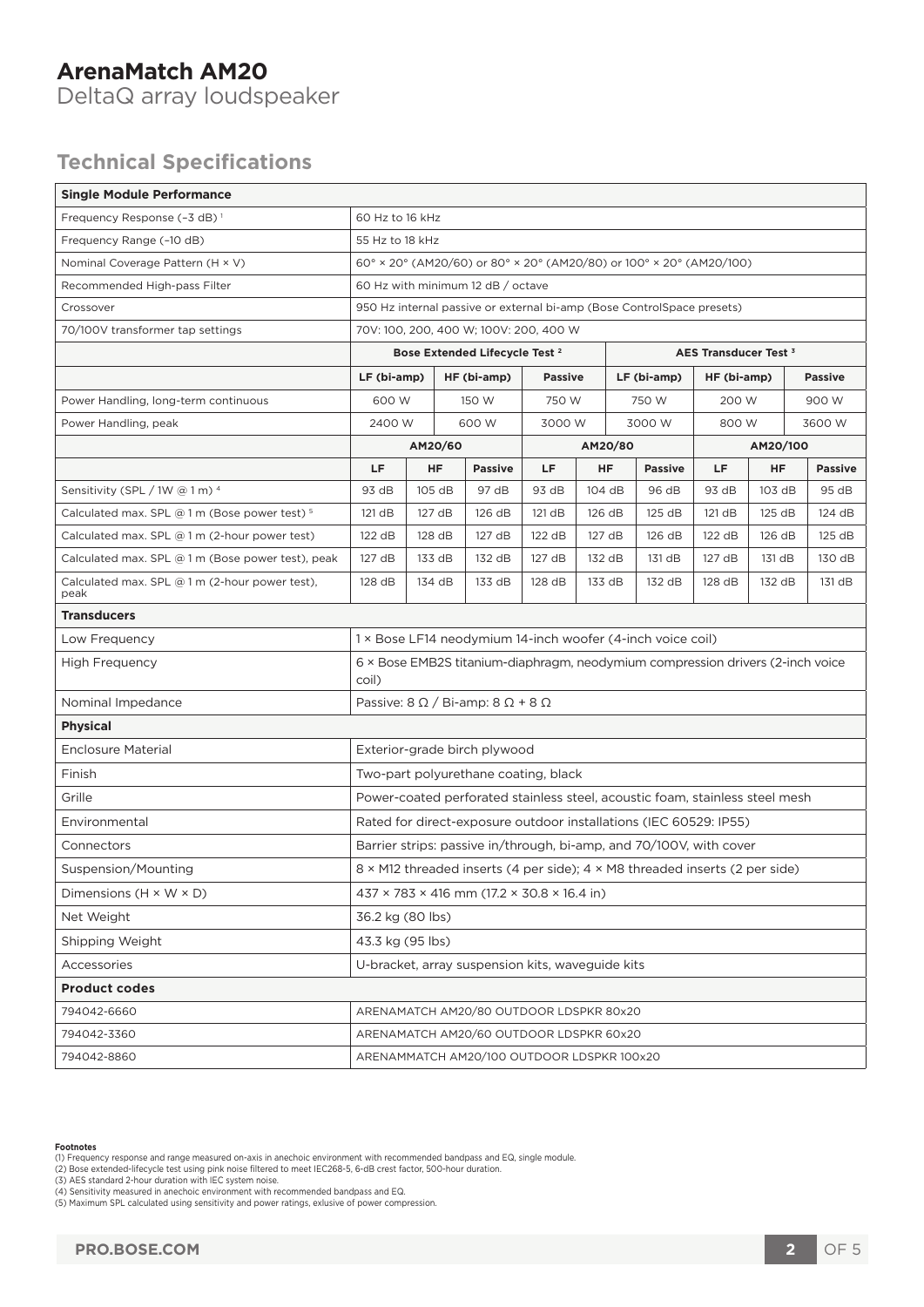# **ArenaMatch AM20**

DeltaQ array loudspeaker

## **Frequency response** (60° waveguide)





**Beamwidth** (80° waveguide)

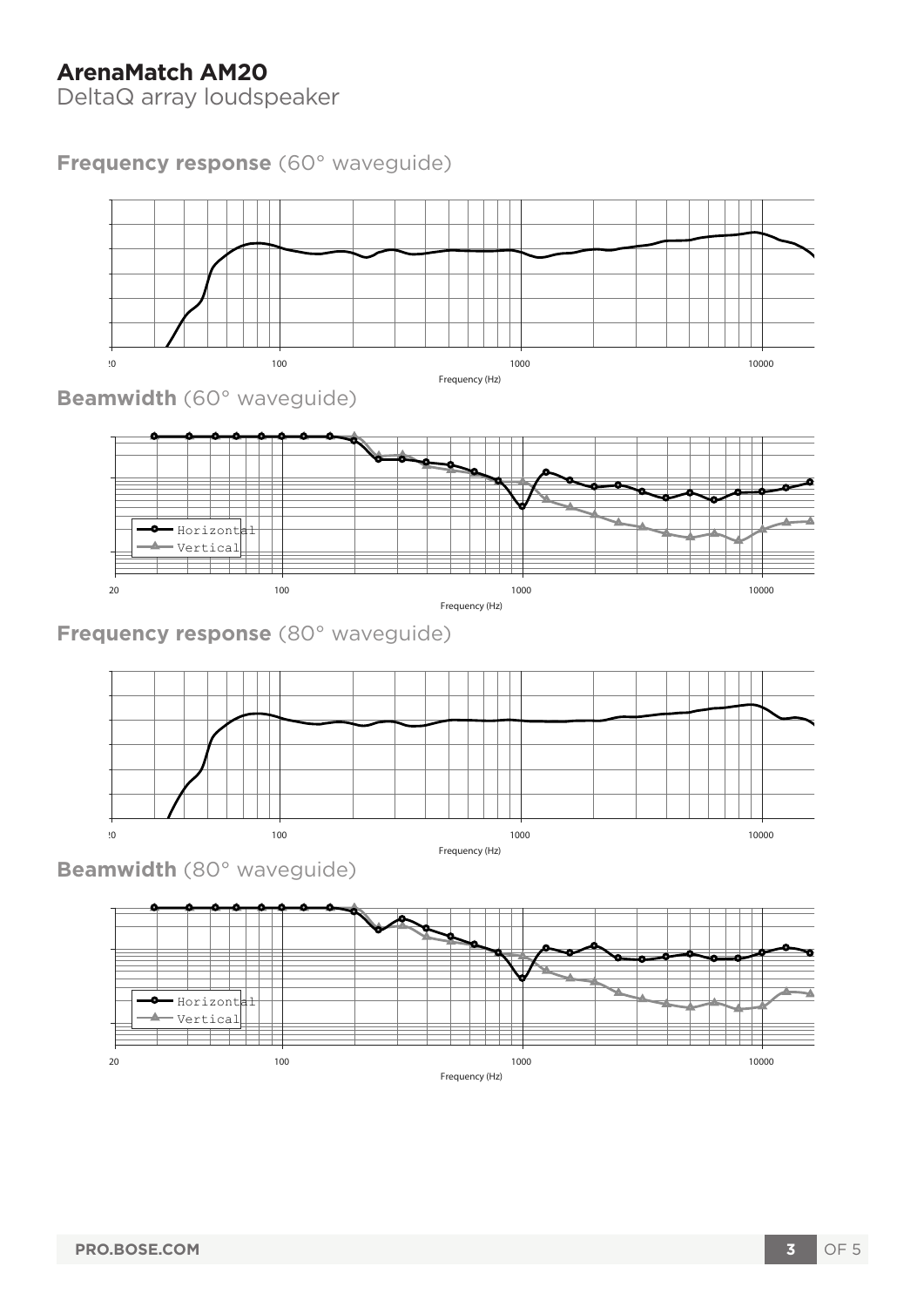# **ArenaMatch AM20**

DeltaQ array loudspeaker

# **Frequency response** (100° waveguide)



 $20$  20 10000  $100$   $1000$   $1000$   $1000$ Frequency (Hz)